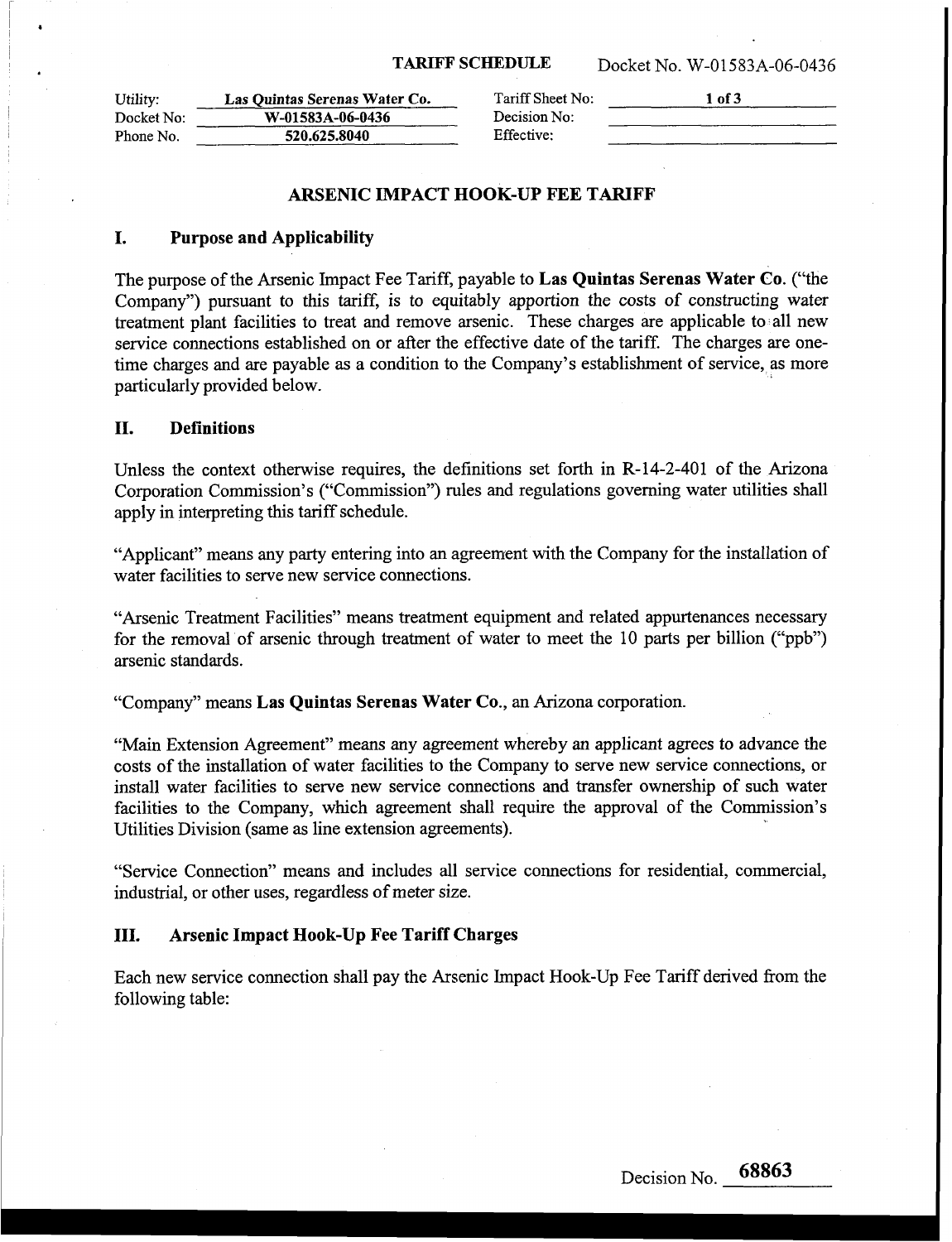**TARIFF SCHEDULE** Docket No. **W-01583A-06-0436** 

| Utility:   | Las Quintas Serenas Water Co. | Tariff Sheet No: | 2 of 3 |
|------------|-------------------------------|------------------|--------|
| Docket No: | W-01583A-06-0436              | Decision No:     |        |
| Phone No.  | 520.625.8040                  | Effective:       |        |

| Meter Size                        | Meter Factor   | Fee      |
|-----------------------------------|----------------|----------|
| $\frac{5}{8}$ " X $\frac{3}{4}$ " |                | \$1,135  |
| $\frac{3}{4}$                     | $1\frac{1}{2}$ | \$1,703  |
| 1, 22                             | $2\frac{1}{2}$ | \$2,838  |
| $1\frac{1}{2}$                    |                | \$5,675  |
| 2"                                |                | \$9,080  |
| 2"                                | 16             | \$18,160 |
| 4"                                | 25             | \$28,375 |
| 6"                                |                | \$56,750 |

### IV. **Terms and Conditions**

- Assessment of One-Time Arsenic Impact Hook-Up Fee: The Arsenic Impact Hook- $(A)$ Up Fee may be assessed only once per service connection (similar to service line and meter installation charges), or lot within a platted subdivision (similar to OFF-SITE FACILITIES HOOK-UP FEES). This provision does not exempt from the tariff, any newly created parcel(s) which are the result of further subdivision of a lot or land parcel and which do not have a service connection.
- Use of Arsenic Impact Hook-Up Fee Funds: All funds collected by the Company  $(B)$ pursuant to the Arsenic Impact Fee Tariff shall be deposited with a financial institution in a separate account. The Company shall maintain a subsidiary ledger to account for all collections and uses of the fees. Funds collected from the Fee can only be used to pay direct costs of the arsenic remediation system, debt service on the loans to acquire that system or to repay amounts advanced by the Company to pay for the remediation system from the Company's other accounts. Funds collected by the Arsenic Impact Hook-Up Fee Tariff shall not be used for expenses, maintenance, or operational purposes.

### $(C)$ Time of Payment:

i. In the event that the Applicant is required to enter into a main extension agreement, whereby the Applicant agrees to advance the costs of installing mains, valves, fittings, hydrants, and other on-site improvements in order to extend service in accordance with **R-l4-2-406(B),** payment of the charges required hereunder, as to service connections to be served through such facilities and improvements, shall be made by the Applicant within fifteen **(15)** calendar days after receipt of notification from the Company that the Utilities Division of the Commission has approved the main extension agreement in accordance with **R- 14-2-406(M).**